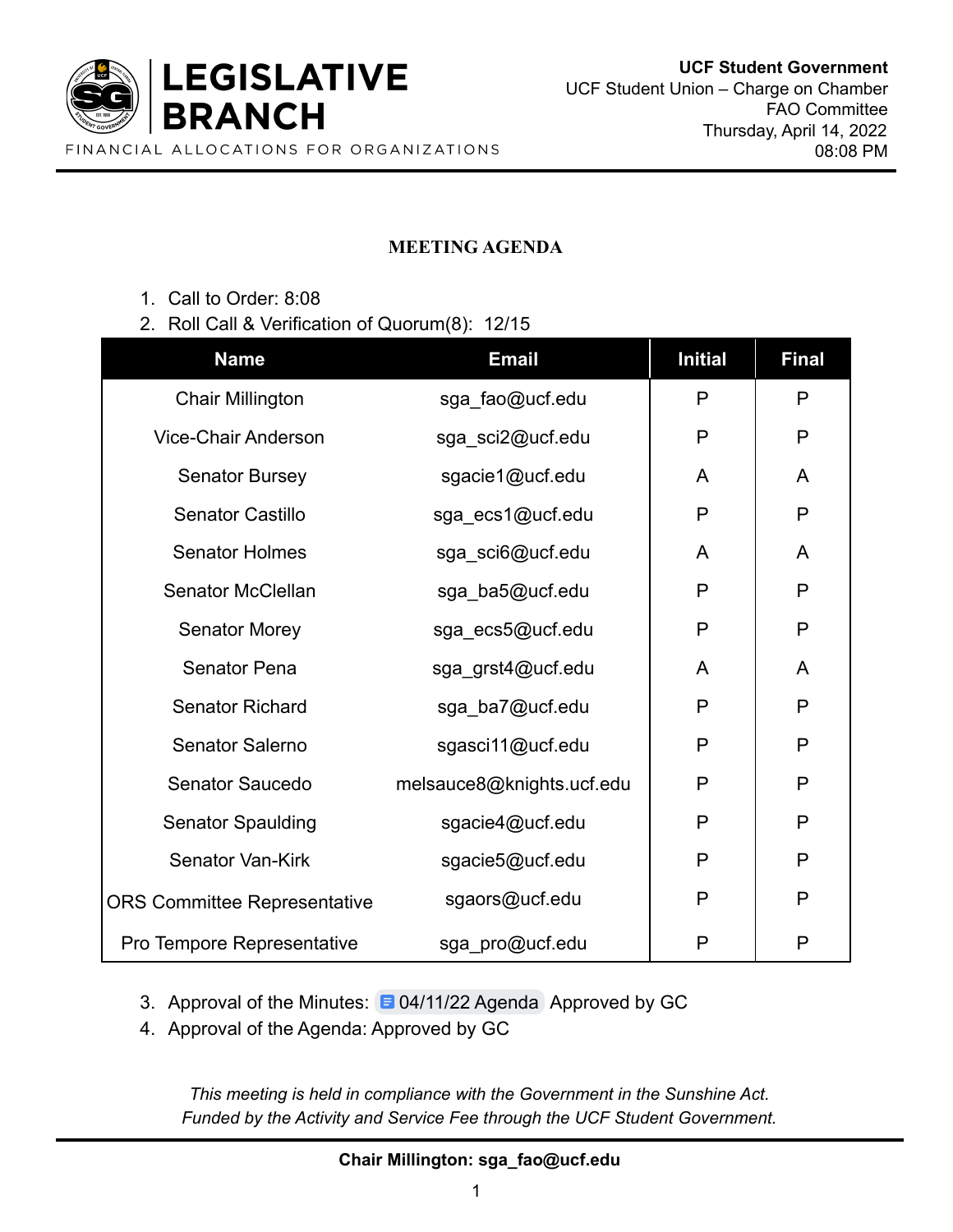

- 5. Announcements from the Chair
	- a. Seeing the Internal Bill that reflects the changes we made in committee this week, expected to be seen on second reading
- 6. Announcements from the Vice-Chair
	- a. None
- 7. Announcements from Committee Members
	- a. None
- 8. Announcements from Non-Committee Members
	- a. None
- 9. Old Business
	- a. Bills- None
	- b. Resolutions- None
- 10.New Business
	- a. Allocations- None
	- b. Bills- None
	- c. Internal Bills
		- i. **E** [Internal Bill 54-XX \[Updates to Title VIII: Appendix B\]](https://docs.google.com/document/d/1c3k38Bdmb5xXz3dwI-LfezMwhXffzXco-A5OB3th75E/edit#)
			- 1. Approved by GC
		- ii. Overview of changes throughout Appendix B
		- iii. Questions:
			- 1. Senator Mcclellan: Was 827 removed?
				- Moved to 822
			- 2. Senator Salerno: Does 823 have food for religious circumstances?
				- Approved vendors offer dietary restrictions
			- 3. Motion for Non committee member to speak- Pro Tempore Ciresi
				- Senator Borges- commented on accommodations for vegetarian and vegans provided by vendors
			- 4. Senator Salerno: Are there accommodations for cultural food?

*This meeting is held in compliance with the Government in the Sunshine Act. Funded by the Activity and Service Fee through the UCF Student Government.*

**Chair Millington: sga\_fao@ucf.edu**